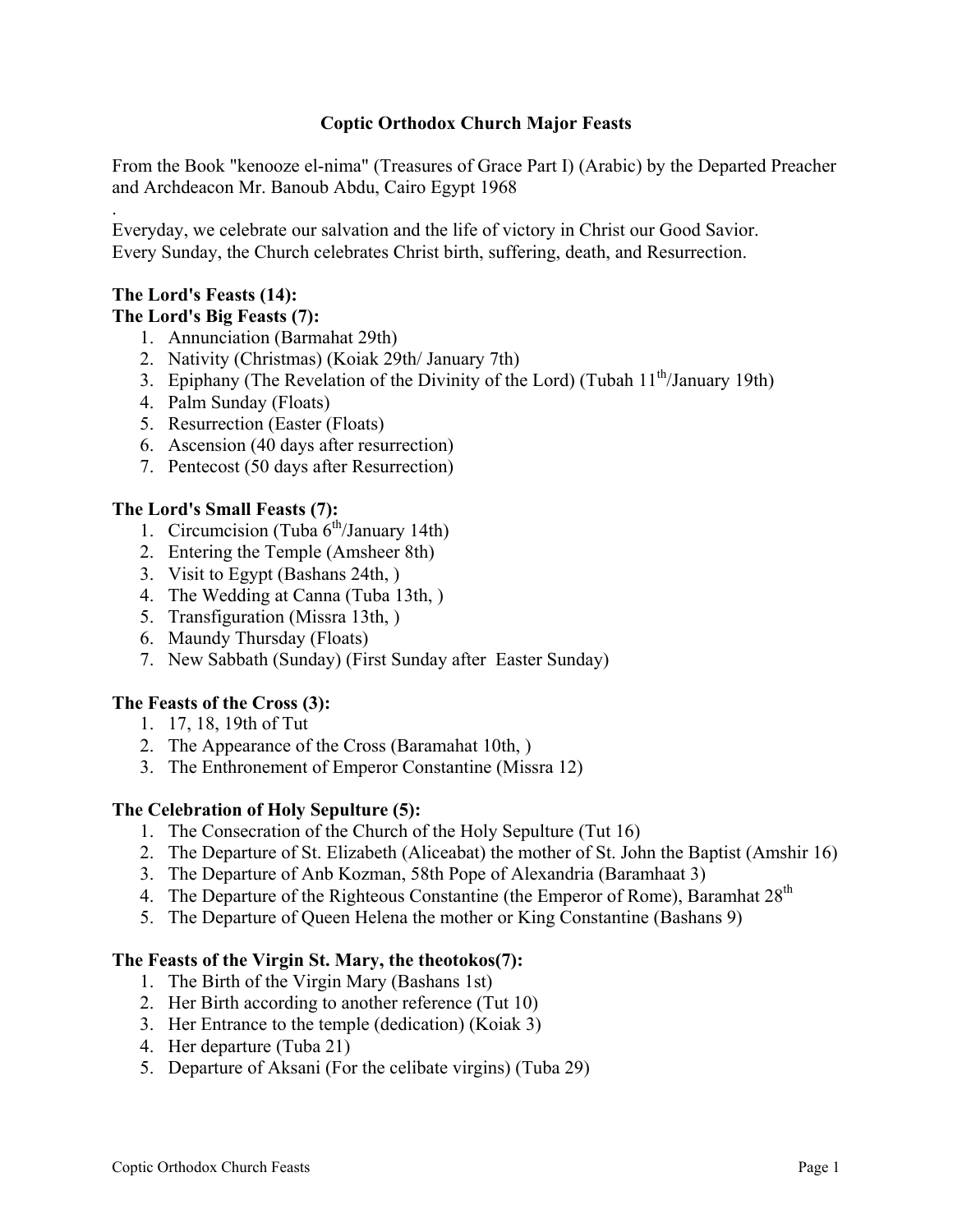- 6. The Consecration of the First Church Named after the Virgin in the city of Philippi (Baouna 21)
- 7. The Ascension of Her Holy Body (Missra 16)

# **The Church Holds a remembrance of the Virgin Mary on the 21st day of the Coptic Month**.

# **The Angels (5 Feasts):**

- 1. Archangel Michael (Hatour 12) The Church also celebrates the Archangel Michael on the 12th day of the Coptic Month.
- 2. Arch angel Gabriel (Koiak 22)
- 3. Archangel Rafael (Nessi 3)
- 4. Four Incorporeal Beasts (Hatour 8)
- 5. The 24 Priests (Hatour 24)

## **John the Baptist (5 Feasts):**

- 1. The announcement of his birth by the Archangel Gabriel (Tut 26)
- 2. The Birth of John the Baptist (Baouna 30)
- 3. His Martyrdom (Tut 2)
- 4. The Appearance of His Holt Body (Baouna 2)
- 5. The Appearance of His Head (Amshir 30)

# **The Martyrdom of the Children of Bethlehem (Toba 3)**

## **The Three Patrirachs (Forefathers) Ibrahim, Issac, and Jacob (Missra 28**)

## **The Feasts of the Prophets(20 Feasts):**

- 1. Moses the archprophet (Tut 8)
- 2. Joshua ('Yashou Ibn Noon') (Tut 4)
- 3. Isiah (Tut 6)
- 4. Jonah ('younaan') (Tut 25)
- 5. Youeel (Baba 21)
- 6. Nahoum (Koiak 5)
- 7. Higgi (Koiak 25)
- 8. David ('daoud') (Koiak 23)
- 9. Obedia (Tuba 15)
- 10. Houshia (Amshir 26)
- 11. Daniel (Baramhat 23)
- 12. Ezekiel (Baramoda 5)
- 13. The Righteous Joachim (Baramouda 7)
- 14. Armeia (Bahans 5)
- 15. Samuel (Baona 9)
- 16. Elisah (Baona 20)
- 17. Yashou (Baona 26)
- 18. Hezekia the King (Missra 4)
- 19. Micha (Missra 22)
- 20. Malachi (Missra 30)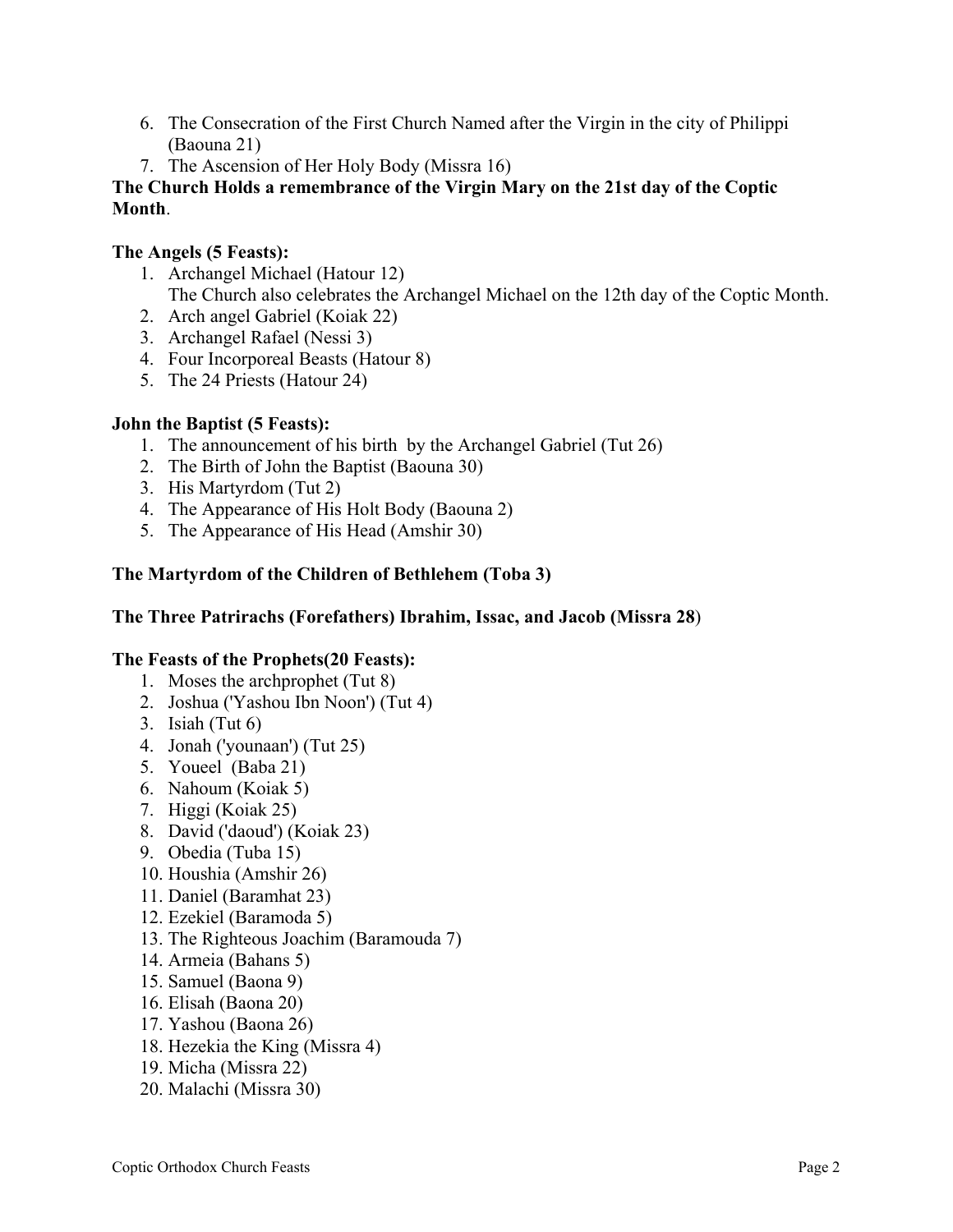### **The Disciples and Preachers (3 Feasts):**

- **1.** Peter and Paul (Abib 5, July 12)
- **2.** Thomas (Bashans 26)
- **3.** Titus (Companion of St. Paul) (Nissi 2)

# **The Evangelists (4 Feasts):**

- 1. St. Matthew (Baba 12)
- 2. St. Mark (Baramoda 30,
- 3. St. Luke (Baba 22)
- 4. St. John (Tuba 4)

# **The (70) Apostles (Includes 7 deacons also):**

- 1. Stepehen the First Deacon (archdeacon) (Tuba 1)
- 2. The moving of the remains of Stephen (Tut 15)
- 3. Timon (One of the seven deacons) (Babah 26)
- 4. Brokhorus (Tuba 20)
- 5. Aristo-Paul (Barmahat 29)
- 6. The Consecration of the Church of Aghabus (Baramouda 25)
- 7. Aristos (Baramouda 29)
- 8. Yasoun (Jason) (Bahans 3)
- 9. Andrewnicus (Bahans 22)
- 10. Karbus (Baoan 1)
- 11. Judas (Baona 25)
- 12. Olympus (Abib 6)
- 13. Phillip (One of the 70 apostles and also one of the 7 deacons) (Baba 14)
- 14. Frisca (Barmahat 25)
- 15. Simon the Zealot (Nathaniel) (Bashans 15)
- 16. Tadeus (Abib 2)
- 17. Simon son of Cleopas (Abib 9)
- 18. St. Cleopas the Apostle(Hator 1/Nov 10)

# **The Folowers of the Apostles/Evangelists**

- 1. Anianos (First Bishop of Alexandria) (Hator 20)
- 2. Younias (Bashans 23)
- 3. Ananias (Baona 27)
- 4. Titus (Moving his remains) (Koiak 18)
- 5. Aghabios (Amshir 4)
- 6. Agnatius (disciple of St. John) (Koiak 24)
- 7. Polycarpus (disciple of St. John) (Amshir 29)
- 8. Antibas (disciple of St. John) (Baramouda 16)
- 9. Ephticus (disciple of St. John) (Nissi 1)

# **Martyrs:**

1. St. Goerge the Capadocian (Baramouda 23)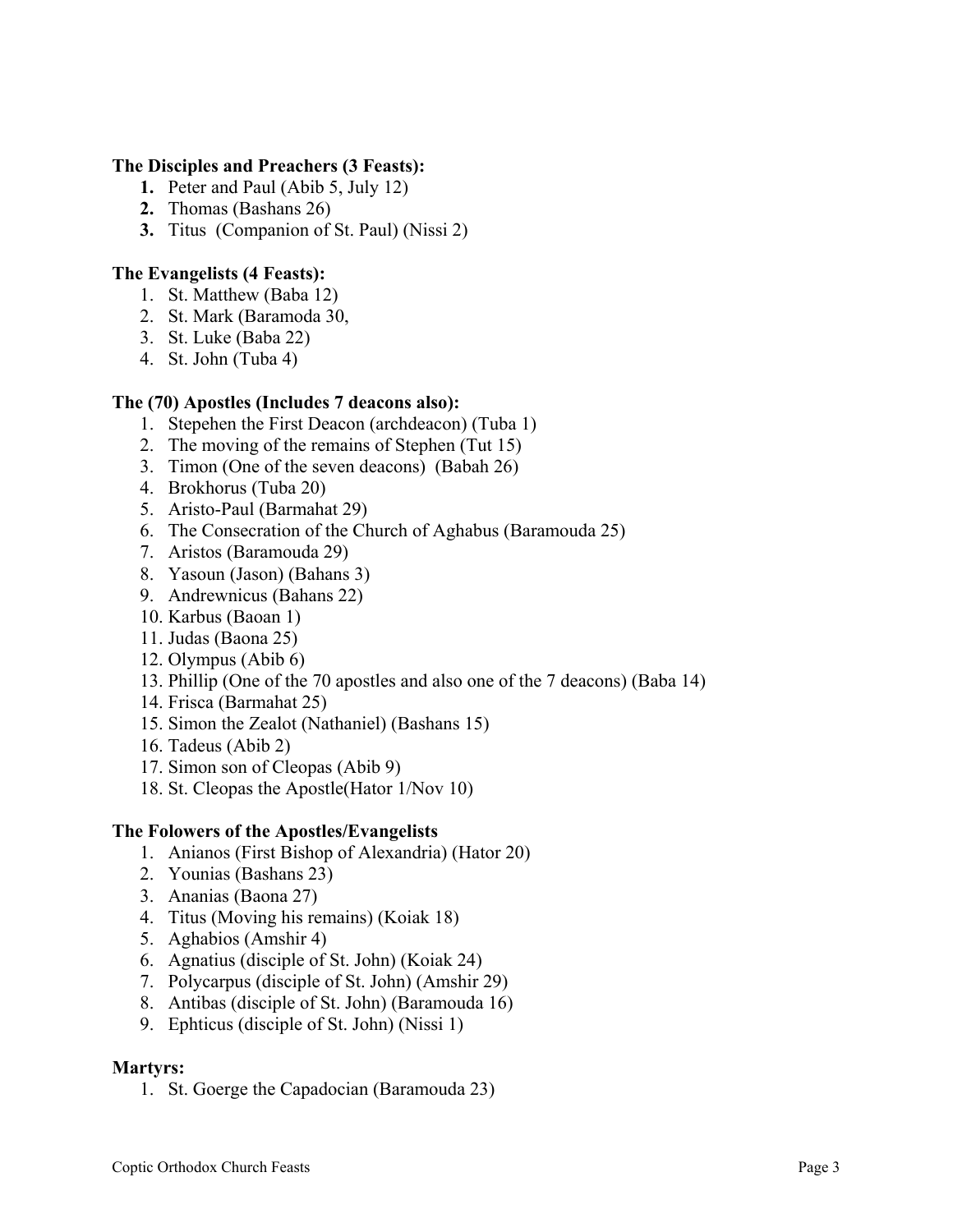- 2. Theodore from shetoub (Abib 20)
- 3. Philopatere Mercurius (The two sworded) (Hator 25)
- 4. St. Menas of Marriot (Performer of wonders) (Hator 15)
- 5. Fort Martyrs of Sabasteia (Baramhat 13
- 6. Kozman and Demian (Arab Physicians) and their sisters and mother (Hator 22)
- 7. Jacob the Persian (the decapitated) (Hator 27)
- 8. Boctor Ibn Romanos (Baramouda 27)
- 9. St. Demiana and the 40 Virgins her Companions (Tuba 13/Jan 21)

### **The Feasts of the Fathers of the church:**

### **The Patriarchs:**

- 1. The Martyrdom St. Peter the Seal of Martyrs ('Buttros khatim al-shouhada') (Hator 29)
- 2. The Departure of Pope Alexandrus ( $19<sup>th</sup>$  Pope) (Baramouda 22)
- 3. The Departure St. Athanasius the Apostolic  $(20<sup>th</sup>$  Pope of Alexandria) (Bashans 7)
- 4. The Departure St. Cyril the Great ('kyrillos al-kabeer')  $(24<sup>th</sup>$  Pope) (Abib 3)
- 5. The Departure of St. Descores the Champion of faith  $(25<sup>th</sup> pope)$  Tut 7)
- 6. The Departure of Pope Abraam (Ibn Zaraa) ( $62<sup>nd</sup>$  Pope) (Koiak 6)
- 7. … etc.

### **The Fathers of the One Holy Apostolic Church:**

- 1. The Departure of St Keriakos the Bishop of Jerusalem (Hator 1)
- 2. The Departure of St. Cyril the Bishop of Jerusalem (Baramhat 22)
- 3. The Departure of St. Alexandrus the Bishop of Jerusalem (Baramoda 12)
- 4. The Departure of St. Akakius the Patriarch of Constantinepole (Hator 30)
- 5. The Departure of St. Alexandrus the Patriarch of Constantinepole (Misrs 18)
- 6. The Departure of St. Basselious the Great the Bishop of Caesarea (Tuba 6)
- 7. The Departure of St. Gregorius the Performer of Wonders (Hator 21)
- 8. The Departure of St. Gregorius the Armenian (Koiak 15)
- 9. The Martyrdom of St. Paul the Patriarch of Constantinpole (Baba 5)
- 10. The Departure of St. Felix the Pope of Rome (Hator 6)
- 11. The Departure of St. Sal-Peter the Pope of Rome (Tuba 7)
- 12. The Departure of S t. Severus the Patriarch of Antioch (Amshir 14)
- 13. The Departure of St. Milatius the Patriarch of Antioch (Amshir 18)
- 14. The Departure of St. Astathius the Patriarch of Antioch (Amshir 27)
- 15. The Departure of St. John Chrysostom (the Golden Mouth) (Hator 17)

### **Fathers of Monasticism:**

- 1. St. Anthony (Antonius) Father of all Monks (Tuba 22/Jan 31)
- 2. Departure of Anba Paul, First Anchorite (Amshir 2)
- 3. St. Makarios the Great (Baramhat 27)
- 4. The Departure of St. Pakhomius Father of Communal Life (Bahans 14)
- 5. The Departure of St. Shenouda the Archminedrite (Abib 7
- 6. Departure of St. Bishoy the Beloved of our Good Lord (Abib 8)
- 7. The Martyrdom of the 49 Elders of Shehit (Amshir 5)
- 8. The Martyrdom of St. Moses the Black (Baona 24)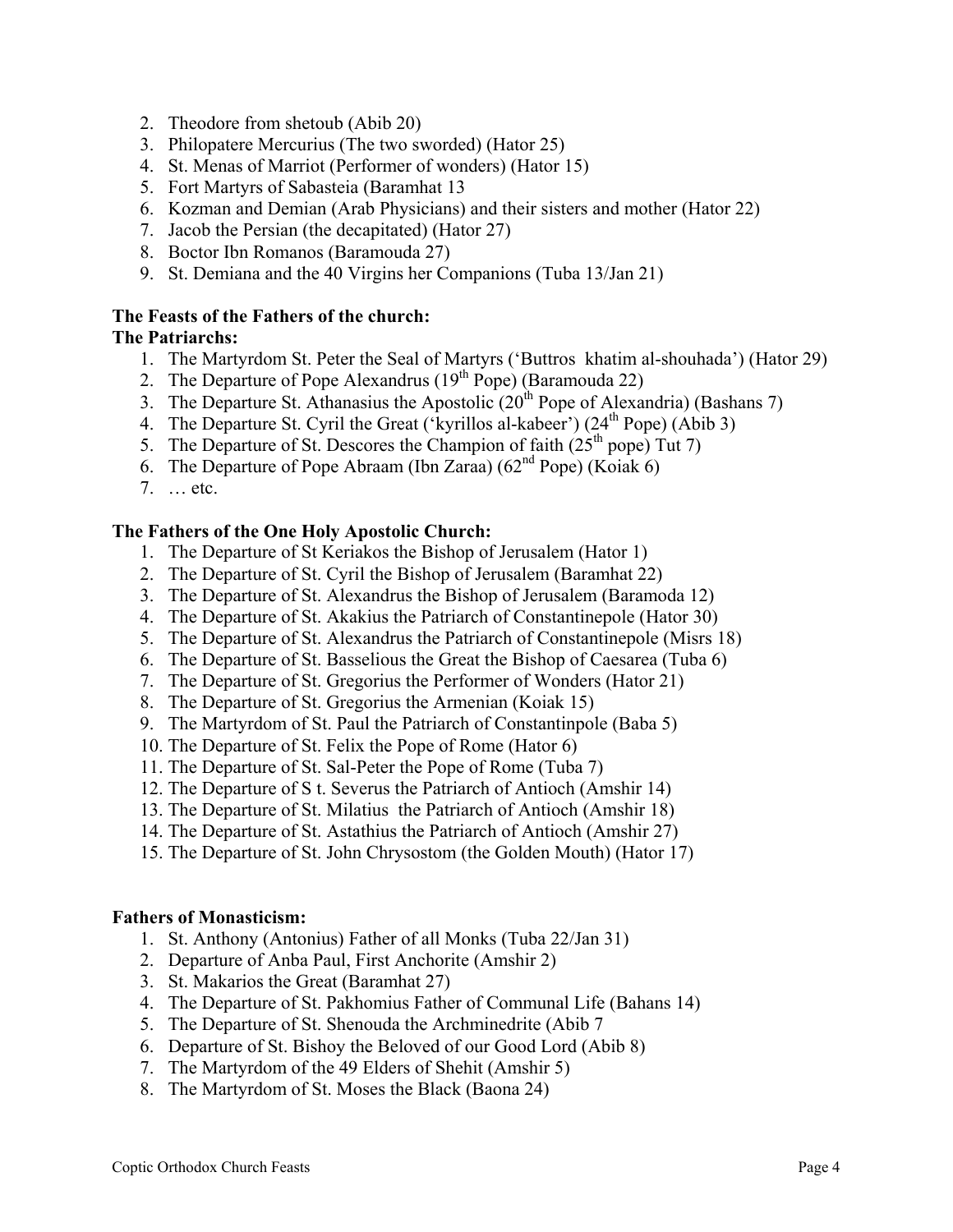- 9. The Departure of Anba Elarion the Monk (Baba 24)
- 10. The Departure of Anba Pemen the Confessor (Koiak 9)
- 11. The Departure of Anba Arsanios the Monk (Bashans 13)
- 12. The Departure of Anba Isaac th priest of monasteries (Bashans 19)
- 13. The Departure of St. Jacob of the East (Yacoub el-mishriqui) (Baona 5)
- 14. The Departure of St Lanson the Monk (Baona 17)
- 15. The Departure of St. Abanoub the Confessor (Baona 23)
- 16. The Departure of St. Bessarion the Great (Misra 25)
- 17. The Departure of Anba John the Short (Youhanna al-quassir) (Bab 20)
- 18. The Departure of Anba Matthew the Poor (Matta al-maskeen) (Koiak 7)
- 19. The Departure of St. John Kama (the black) (Koiak 25)
- 20. The Departure of St. Abraam the Companion of Gawarggy (Tuba 9)
- 21. The Departure of St. Gawarggius the Companion of Abraam (Bashans 18)
- 22. The Departure of St. Makarios the Bishop (Abib 14)
- 23. The Departure of St. Simon of the Pillar (Misra 3)
- 24. The Departure of St. Aghato of the pillar (Tut 14)
- 25. The Departure of St. Luke of the Pillar (Koiak 17)
- 26. The Departure of St. Barssoum the Father of the Syrian Monks (Amshir 9)
- 27. The Departure os Anba Tadrus the Disciple of Anba Pakhomius (Bashans 2)
- 28. The Departure of Anba Matinianus (Bashans 21)
- 29. The Departure of Anba Simon of the Pillar (Bashans 29)
- **30.** The Departure of St. Ephraim (Abraam) the Syrian (Abib 15)

#### **The Feasts of the Fathers of Solitude ('al-mouta-wahidon'):**

- 1. The Departure of St. Amonius the Solitaire of Antioch (Bashans 20)
- 2. The Departure of St. Paul of Tamoh ('Paula al-tamohy') (Baba 7)
- 3. The Departure of Anba Zechariah the Monk (Baba 13)
- 4. The Departure of Sts. Apollo and Abib (Baba 25)
- 5. The Departure of St. Hedra of Aswan (Koiak 12)
- 6. The Departure of Anba Archilidis (Toba 14)
- 7. The Departure of St. Peter the Worshipper (Tuba 25)
- 8. The Departure of St. Yacoub the Monk (Amshir 3)
- 9. The Departure of Anba Galassious the Monastic (Amshir 12)
- 10. The Departure of Anba Konan the Struggling (Baramoda 29)
- 11. The Departure of St. Pemen the Egyptian Solitaire (Nissi 4)
- 12. The Departure of St Nophir the aAnchorite ('abu-naphar el-saaih') (Baona 16)
- 13. The Departure of Anba Abahor the Monk (Koiak 2)
- 14. The Departure of Anba Pejimi (Tuba 17)
- 15. The Departure of Sts. Maximus and Domadius (Tuba 17)
- 16. The Departure of Anba Paphnotius the Monks (Amshir 15)

#### **The Feasts of Virgins and Saints:**

- 1. The Martyrdom of Agia Sophia (Tut 5)
- 2. The Departure of Tehobesta (Tut 20)
- 3. The Departure of Arbesima and her Companions (Tut 29)
- 4. The Martyrdom of Anastesis (Baba 1)